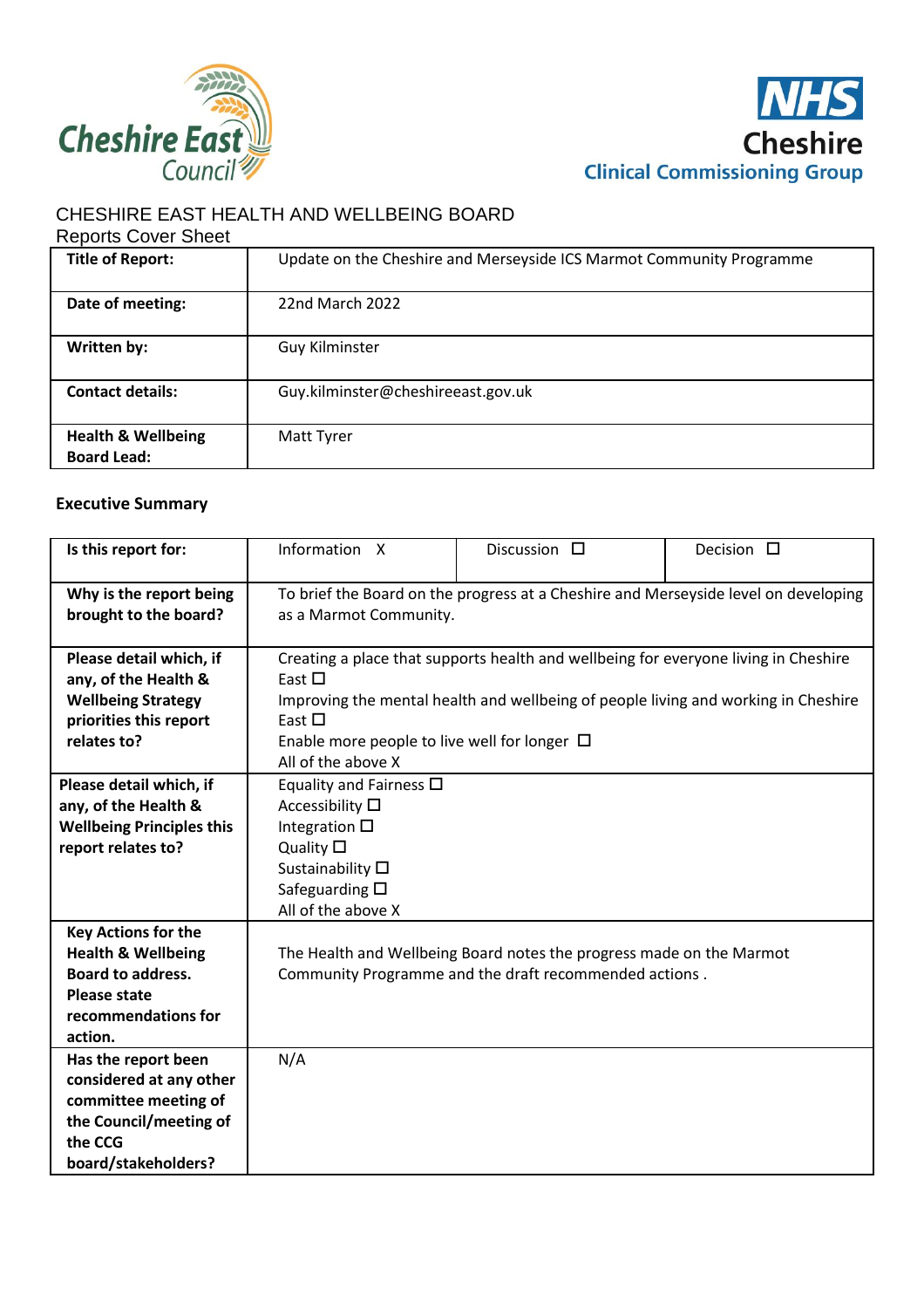| Has public, service user,<br>patient | N/A                                                                                 |
|--------------------------------------|-------------------------------------------------------------------------------------|
| feedback/consultation                |                                                                                     |
| informed the                         |                                                                                     |
| recommendations of                   |                                                                                     |
| this report?                         |                                                                                     |
| If recommendations are               | Being a Marmot Community will raise the profile of the need to focus upon reducing  |
| adopted, how will                    | health inequalities across Cheshire and Merseyside. It will give us access to       |
| residents benefit?                   | expertise and research that can then be used to inform best practice locally across |
| Detail benefits and                  | Cheshire and Merseyside and within Cheshire East. The intended outcome is           |
| reasons why they will                | improving health and wellbeing for residents in Cheshire East and a reducing health |
| benefit.                             | inequalities gap.                                                                   |

## **1 Report Summary**

- 1.1 The purpose of this paper is to update the Board on progress being made within Cheshire and Merseyside to becoming a Marmot Community and feedback on the Cheshire East workshop held at the end of November 2021 (see Appendix One for notes from the workshop). In November 2008, Professor Sir Michael Marmot was asked by the Government to chair an independent review to propose the most effective evidence-based strategies for reducing health inequalities in England from 2010. The final report, '**Fair Society Healthy Lives**', was published in February 2010, and concluded that reducing health inequalities would require action on six policy objectives:
	- Give every child the best start in life
	- Enable all children, young people and adults to maximise their capabilities and have control over their lives
	- Create fair employment and good work for all
	- Ensure healthy standard of living for all
	- Create and develop healthy and sustainable places and communities
	- Strengthen the role and impact of ill-health prevention.
- 1.2. The Cheshire and Merseyside Health and Care Partnership has, as one of its priorities, the reduction of health inequalities. Adopting the Marmot principles was regarded as a key step, to focus all partners and all nine Places (including Cheshire East) on this objective. Work is now underway to achieve Marmot Community status.
- 1.3. Within Cheshire East, our own health inequalities are highlighted through the Joint Strategic Needs Assessment and the 'Tartan Rug'. Signing up to being a Marmot community assists in our efforts to improve the health and wellbeing outcomes for our residents and reduce those inequalities.
- 1.4 Sir Michael Marmot published 'Health Equity in England: the Marmot Review 10 years on' in February 2020 and 'Build Back Fairer: The COVID-19 Marmot Review' in December 2020.

### **2 Recommendations**

2.1 The Health and Wellbeing Board notes the update on progress in Cheshire and Merseyside and Cheshire East to becoming a Marmot Community.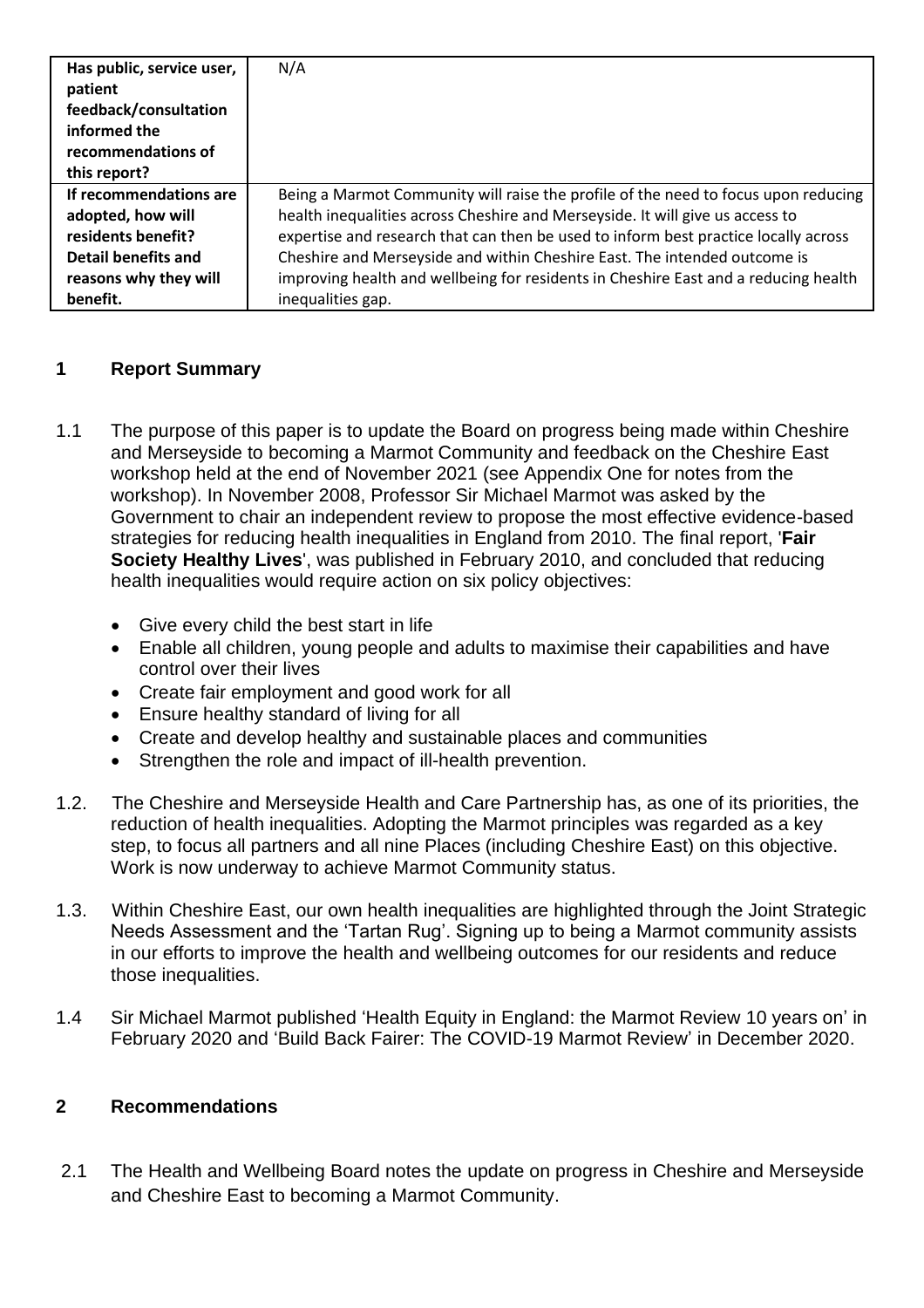2.2 The Health and Wellbeing Board will be provided with regular updates on the progress of the Marmot Community Programme.

## **3 Reasons for Recommendations**

3.1 To ensure that the Cheshire East Health and Wellbeing Board is sighted upon and supportive of the Cheshire and Merseyside Health and Care partnership's aspiration to become a Marmot Community and local action to progress the work.

## **4 Impact on Health and Wellbeing Strategy Priorities**

4.1 Working as a Marmot Community will inform collaborative action for the Council, NHS, Social Care, Public Health and other key partners. It will specifically assist with delivering the outcomes of the Joint Health and Wellbeing Strategy and the Cheshire East Place partnership Five Year Plan.

## **5 Update**

- 5.1 The Cheshire and Merseyside (C&M) Health and Care Partnership has identified tackling the differences between England and C&M in both life expectancy and healthy life expectancy as a key priority. Aligned to this there is an ambition to reduce inequalities in health outcomes within C&M. In order to achieve this ambition, it has been agreed that the C&M Health and Care Partnership should work to become a Marmot Community.
- 5.2 The landmark 'Marmot Review: Fair Society, Healthy Lives' outlined the causes of health inequalities and the actions required to reduce them. The Review proposed an evidencebased strategy to address the social determinants of health, the conditions in which people are born, grow, live, work and age and which can lead to health inequalities.
- 5.3 Evidence tells us that health inequalities are largely preventable. Not only is there a strong social justice case for addressing health inequalities, there is also a pressing economic case due to lost taxes, welfare payments and costs to the NHS.
- 5.4 The C&M Health and Care Partnership and the nine local Places are already working to reduce health inequalities and it will be the priority for the new C&M Integrated Care System when it is formed in July 2022. Inequalities in health persist both between C&M, and within C&M. Despite improvements in life expectancy within most local authorities in C&M, the region remains below the England average. In addition, within C&M, as with the rest of England, there is a social gradient in health – the lower a person's social position, the worse his or her health.
- 5.5 There is strong evidence emerging that those communities, families and individuals already affected by health inequalities have been hit harder by the impacts of COVID-19 and that the inequalities gap may have widened even further.
- 5.6 The C&M Partnership Strategy 'Better Lives Now' sets out the case for taking action to reduce the occurrence of ill health, action to deliver appropriate health and care services and action on the social determinants of health. The C&M Health and Care Partnership has committed to: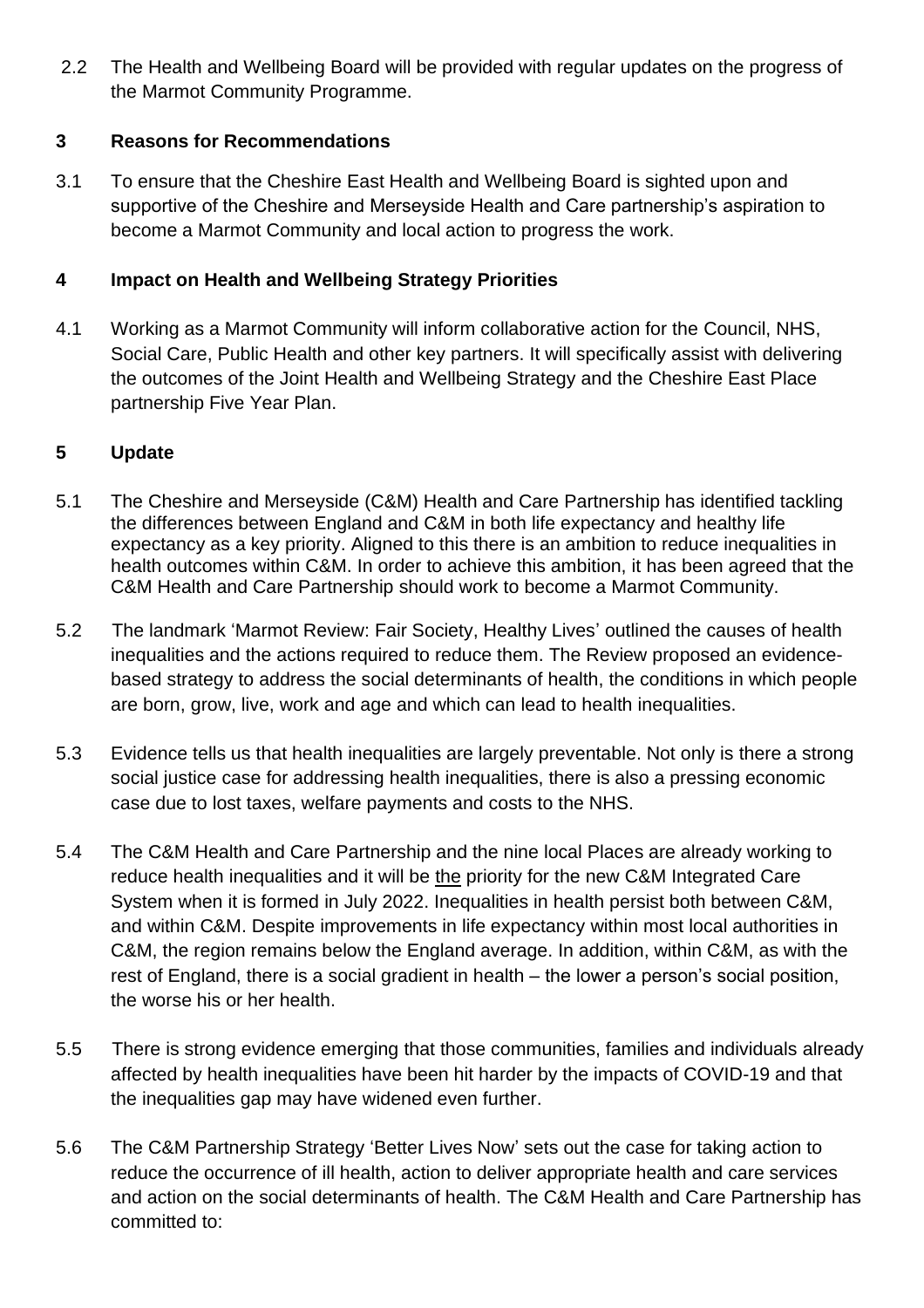- Focusing on population health to achieve our universal goal of reduced health inequalities for C&M
- Addressing the social determinants of health and wellbeing
- Working with local communities and partners
- Aligning our strategy and efforts with those who share our goal to make a bigger impact towards better lives.
- 5.10 In September 2019 the C&M Health and Care Partnership endorsed taking a "whole population, whole system" approach as outlined in the figure below:



- 5.11 The advantages of this approach are:
	- A clear focus on reducing health inequalities
	- Driven by intelligence and evidence
	- Whole system engagement
- 5.12 The Partnership recognises that good quality health care is a determinant of health, but that most of the determinants of health lie outside the health care system. It recognises that the NHS cannot resolve its problems on its own and cannot deliver population health improvements or reduce health inequalities without trusted and effective working relationships between NHS and Local Authority colleagues, with the broader system. As Sir Michael Marmot himself puts it *'...why treat people and send them back to the conditions that made them sick?'* In order to reduce health inequalities a broad range of actions are needed involving stakeholders from across the system.
- 5.13 The Marmot national team facilitated workshops in all nine Places in November and December 2021. Combining the information from these with research they have done independently (particularly in relation to the impact of COVID-19) has allowed them to provide some draft recommendations for the C&M Health and Care Partnership to consider. These include actions to consider that would embed health equity across the system under these headings: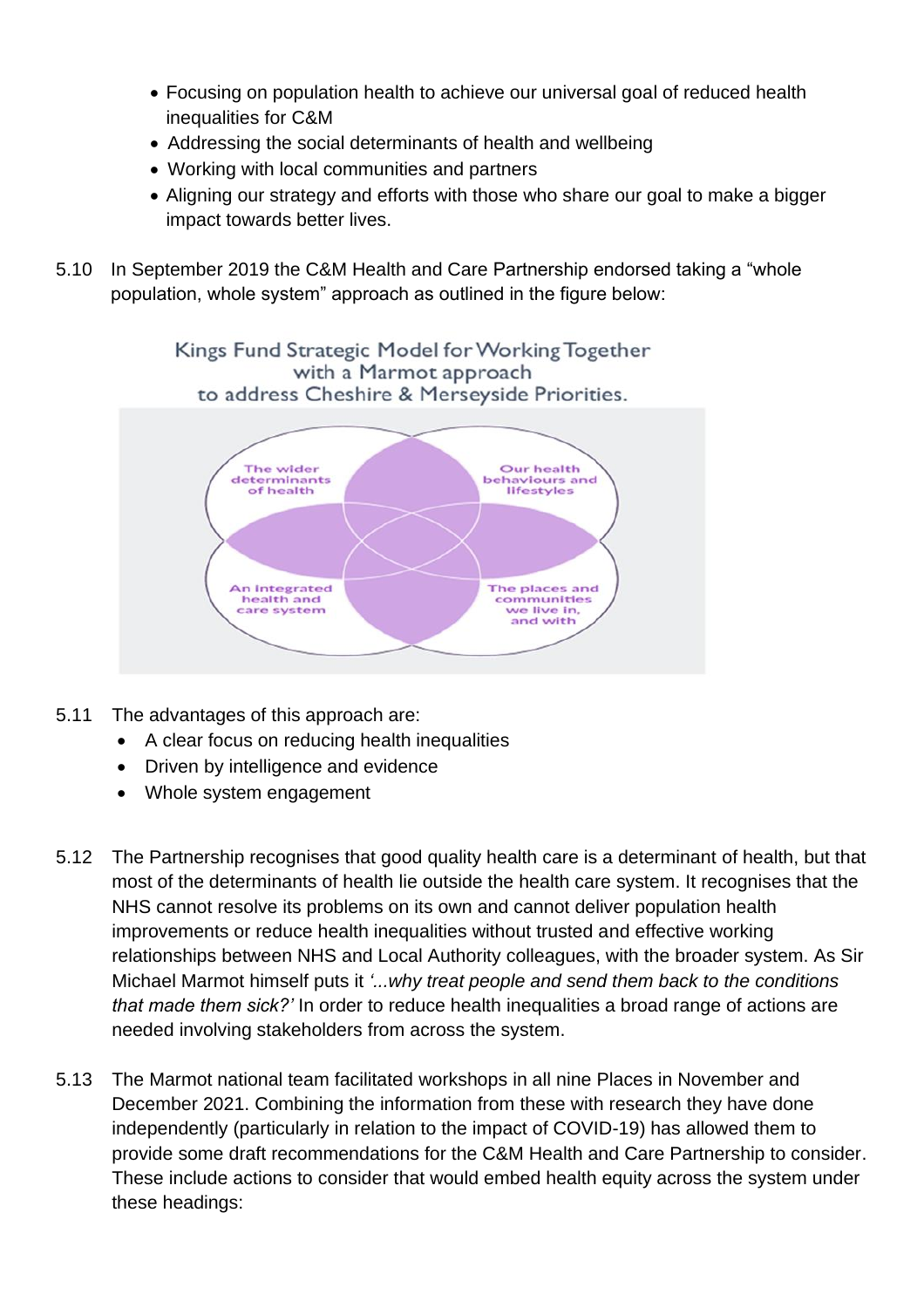- Embed a systemwide social determinants of health approach.
- Improve leadership for health inequalities.
- Strengthen local partnerships.
- Co-create solutions with communities.
- Implement social value and anchor organisations.
- Implement shared local indicators.

• Strengthen the role and resources of local government and NHS in reducing health inequalities.

- Strengthen the role of business in reducing health inequalities.
- Implement health equity in all policy approaches.
- Strengthen community resourcefulness.

NB Appendix Two provides more detail on the suggested actions related to the above.

- 5.14 They have also proposed strategic priorities for consideration by the ICS leadership:
	- Increase children and young people's career aspirations\*
	- Increase access to good quality jobs, including entry-level jobs and career progression\*

• Grow employability through training, apprenticeships and volunteering opportunities, focusing on vulnerable groups\*

- Pay the Real Living Wage\*
- Increased economic development\*
- Strengthen use of social value within procurement, capital investments and planning\*
- Extension of anchor institutions and systems to build community wealth\*
- Increase provision of decent and affordable housing
- Preventative mental health and emotional wellbeing, particularly children and young people^
- Increased community-led opportunities for physical activity\*
- Increased community engagement in service and planning decisions, including underrepresented groups
- Strengthened involvement of CVS in delivery and increased ICS funding
- Strengthened system partnership working and integrated, co-located services

### *[\* Included in 2022/23 Health and Care Partnership funding bid.*

*^ This will be delivered as a strategic priority of the 'Beyond' children and young people's transformation programme by the Starting Well Transformation Board and will be aligned with the Marmot programme].*

- 5.15 As the new leadership of the C&M ICS are appointed and settle in, these proposals will be considered and are likely to be incorporated into their plans for the future. Cheshire East Place and the other eight Places will be considering them too and how they can be used locally to reduce health inequalities.
- 5.16 The discussions at the Cheshire East Place workshop (see Appendix One) will help the Place Leadership consider their approach to reducing health inequalities. This will build upon the aspirations set out in the Cheshire East Place Partnership Five Year Plan. The Increasing Equality Commission will continue to oversee and ensure co-ordination of the approach to inequalities on behalf of the Health and Wellbeing Board.